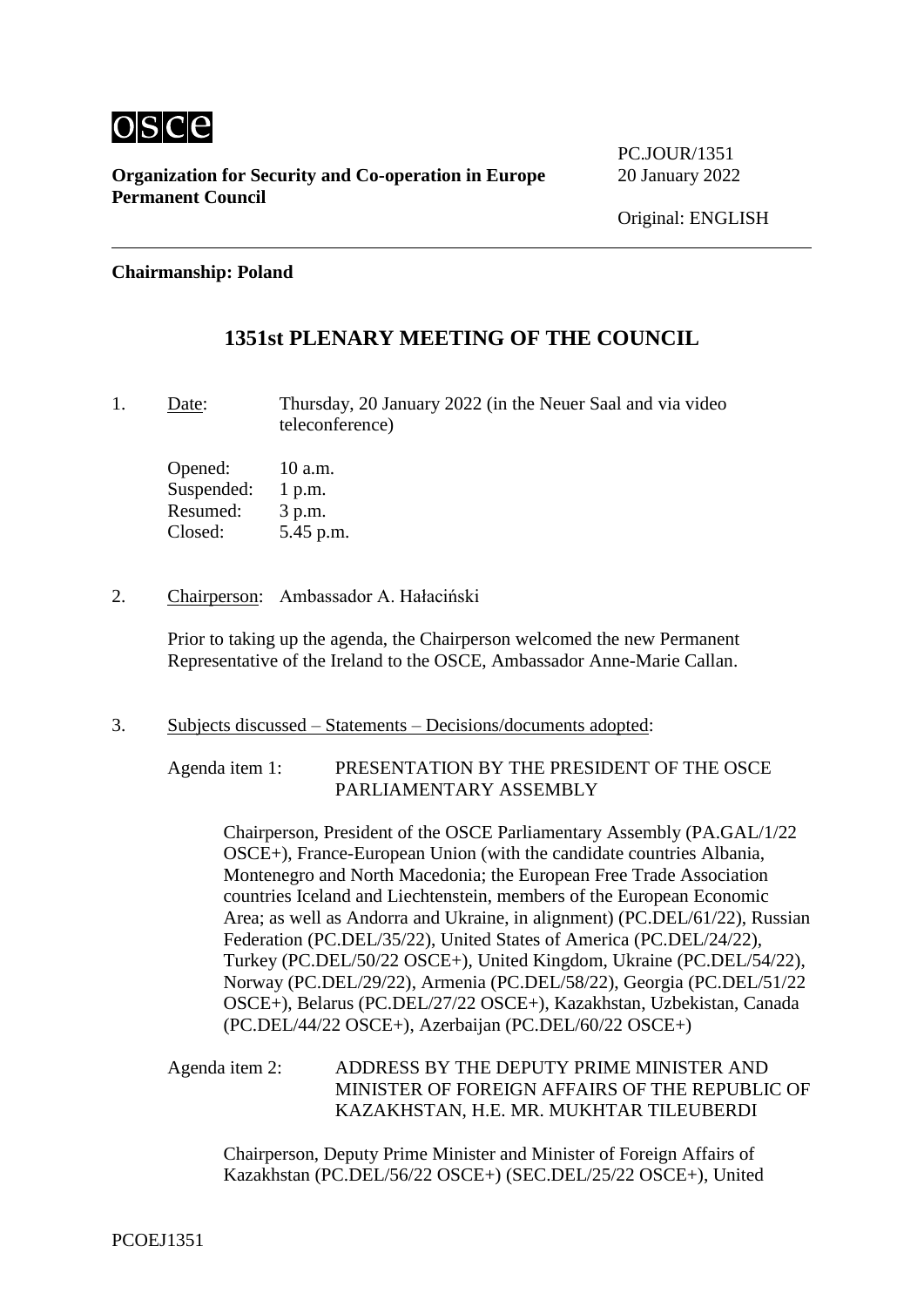States of America (PC.DEL/31/22), Russian Federation (PC.DEL/38/22), United Kingdom, Turkey (PC.DEL/49/22 OSCE+), France-European Union (with the candidate countries Albania, Montenegro, North Macedonia and Serbia; the country of the Stabilisation and Association Process and potential candidate country Bosnia and Herzegovina; the European Free Trade Association countries Iceland and Liechtenstein, members of the European Economic Area; as well as Andorra and Ukraine, in alignment) (PC.DEL/64/22), Switzerland (PC.DEL/65/22 OSCE+), Armenia (PC.DEL/57/22), Belarus (PC.DEL/34/22 OSCE+), Norway (PC.DEL/32/22), Turkmenistan, Kyrgyzstan, Uzbekistan, Azerbaijan (PC.DEL/59/22 OSCE+), Tajikistan, Canada

Agenda item 3: REVIEW OF CURRENT ISSUES

Chairperson

- (a) *Russia's ongoing aggression against Ukraine and illegal occupation of Crimea*: Ukraine (PC.DEL/33/22), France-European Union (with the candidate countries Albania, Montenegro and North Macedonia; the European Free Trade Association countries Iceland, Liechtenstein and Norway, members of the European Economic Area; as well as Georgia and Ukraine, in alignment) (PC.DEL/63/22), United States of America (PC.DEL/28/22), Turkey (PC.DEL/52/22 OSCE+), Canada (PC.DEL/45/22 OSCE+), United Kingdom, Switzerland (PC.DEL/36/22 OSCE+), Norway (Annex 1)
- (b) *Deteriorating situation in Ukraine and continued non-implementation by the Ukrainian authorities of the Minsk agreements*: Russian Federation (PC.DEL/26/22), Canada (Annex 2)
- (c) *Ongoing violations of human rights in Estonia*: Russian Federation (PC.DEL/37/22), Estonia
- (d) *Court decisions on liquidation of Memorial International and the Memorial Human Rights Center in the Russian Federation*: Norway (also on behalf of Canada, Iceland, the United Kingdom and the United States of America) (PC.DEL/42/22), Switzerland (PC.DEL/66/22 OSCE+), France-European Union (with the candidate countries Albania, Montenegro and North Macedonia; as well as Georgia and Ukraine, in alignment) (PC.DEL/53/22), Russian Federation (PC.DEL/41/22)
- (e) *Referendum on constitutional amendments in Serbia and Priština's prevention of the OSCE Mission in Kosovo's (OMiK) assistance in conducting the vote*: Serbia (Annex 3), France-European Union (with the candidate countries Montenegro and North Macedonia; the country of the Stabilisation and Association Process and potential candidate country Bosnia and Herzegovina; the European Free Trade Association countries Liechtenstein and Norway, members of the European Economic Area; as well as Georgia and Ukraine, in alignment) (PC.DEL/62/22), Russian Federation (PC.DEL/40/22 OSCE+), United Kingdom, Albania (PC.DEL/43/22 OSCE+), Bosnia and Herzegovina (PC.DEL/47/22 OSCE+), United States of America (PC.DEL/39/22)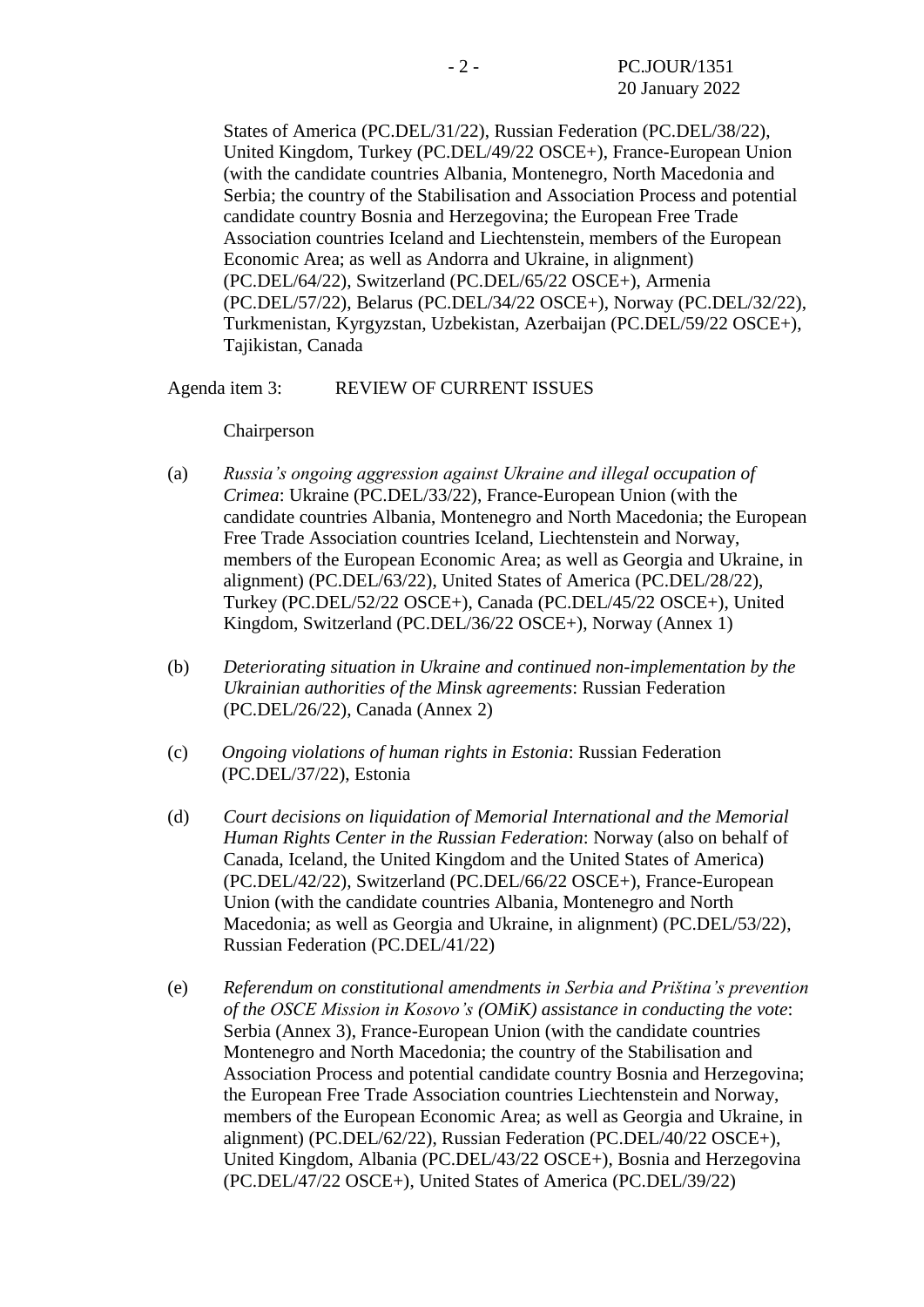## Agenda item 4: REPORT ON THE ACTIVITIES OF THE CHAIRMAN-IN-OFFICE

- (a) *Address by the Chairman-in-Office to the Permanent Council, held in Vienna and via video teleconference on 13 January 2022*: Chairperson
- (b) *Participation of the Chairman-in-Office in the annual meeting of the OSCE Chairmanship and the Secretariat with the heads of field operations and institutions, held in Vienna and via video teleconference on 13 and 14 January 2022*: Chairperson
- (c) *Meeting between the Chairman-in-Office and the President of the Swiss Confederation, H.E. Mr. I. Cassis, held in Vienna on 13 January 2022*: Chairperson
- (d) *Start of consultations on the possible launch of a renewed OSCE security dialogue*: Chairperson
- (e) *Situation in Kazakhstan*: Chairperson
- (f) *Telephone conversation between the Chairman-in-Office and the President of the International Committee of the Red Cross, H.E. Mr. P. Maurer, held on 19 January 2022*: Chairperson
- (g) *Distribution of the list of the Personal and Special Representatives of the OSCE Chairman-in-Office in 2022 (CIO.GAL/6/22 OSCE+)*: Chairperson
- (h) *Distribution of the list of nominations for the position of Chief Monitor of the OSCE Special Monitoring Mission to Ukraine (CIO.GAL/7/22 Restr.)*: Chairperson

Agenda item 5: REPORT OF THE SECRETARY GENERAL

- (a) *Announcement of the distribution of the Secretary General's weekly report (SEC.GAL/9/22 OSCE+)*: Secretary General
- (b) *Meeting between the Secretary General and the President of the Swiss Confederation, H.E. Mr. I. Cassis, held in Vienna on 13 January 2022*: Secretary General
- (c) *Participation of the Secretary General in the annual meeting of the OSCE Chairmanship and the Secretariat with the heads of field operations and institutions, held in Vienna and via video teleconference on 13 and 14 January 2022*: Secretary General
- (d) *Town hall meeting between the Secretary General and OSCE executive structures, held via video teleconference on 19 January 2022*: Secretary General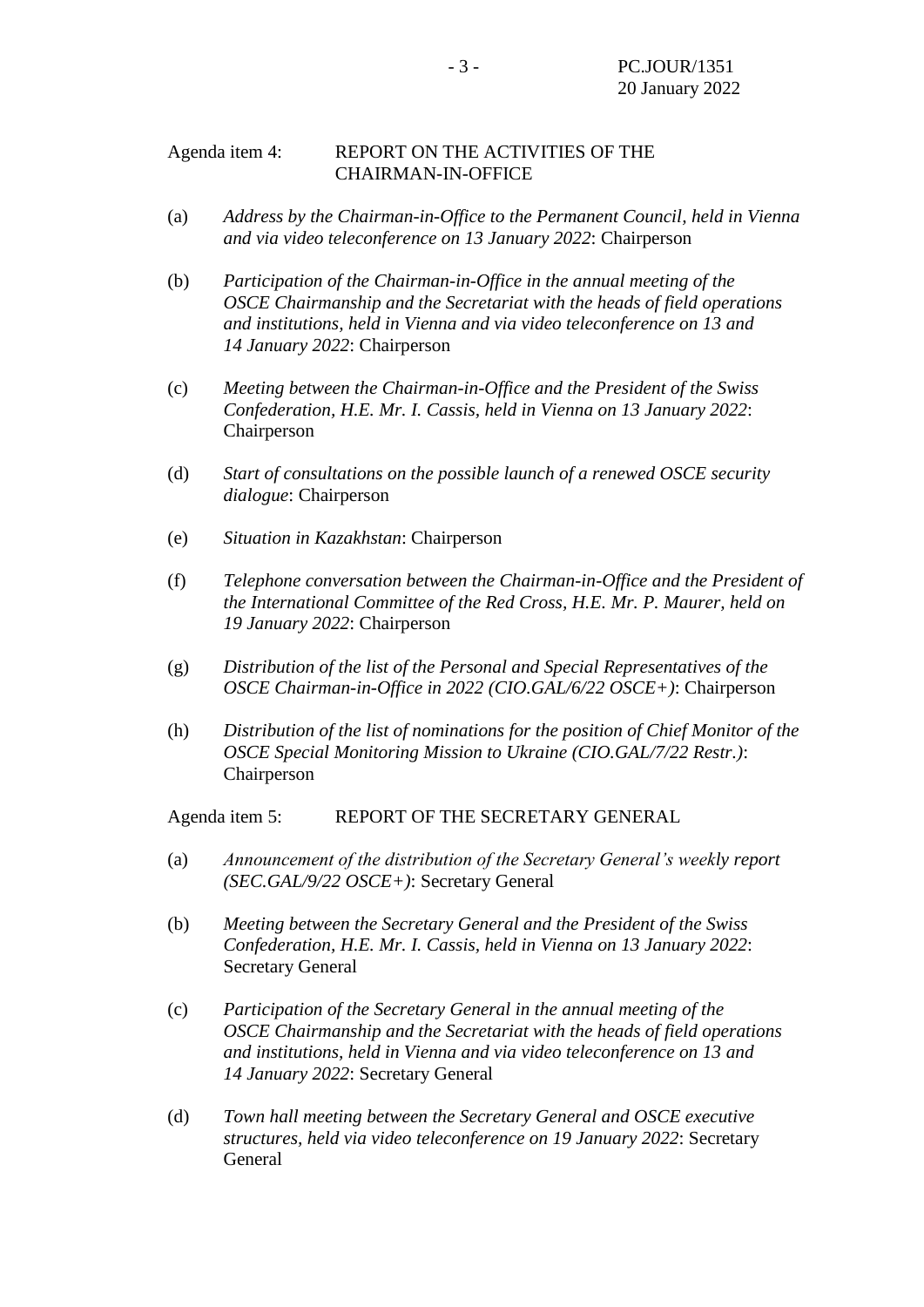Agenda item 6: ANY OTHER BUSINESS

- (a) *Presentation by Switzerland of an action plan for bringing about a more effective OSCE by 2025*: Switzerland (PC.DEL/67/22 OSCE+), Russian Federation
- (b) *Constitutional referendum in Belarus, to be conducted in February 2022*: Canada (also on behalf of Albania, Austria, Belgium, Bulgaria, Croatia, Cyprus, the Czech Republic, Denmark, Estonia, Finland, France, Germany, Greece, Hungary, Iceland, Ireland, Italy, Latvia, Lithuania, Luxembourg, Malta, Montenegro, the Netherlands, Norway, North Macedonia, Poland, Portugal, Romania, Slovakia, Slovenia, Spain, Sweden, Switzerland, Ukraine, the United Kingdom and the United States of America), Belarus (PC.DEL/48/22 OSCE+)
- (c) *Parliamentary elections in Hungary, to be held on 3 April 2022*: Hungary
- 4. Next meeting:

Thursday, 27 January 2022, at 10 a.m., in the Neuer Saal and via video teleconference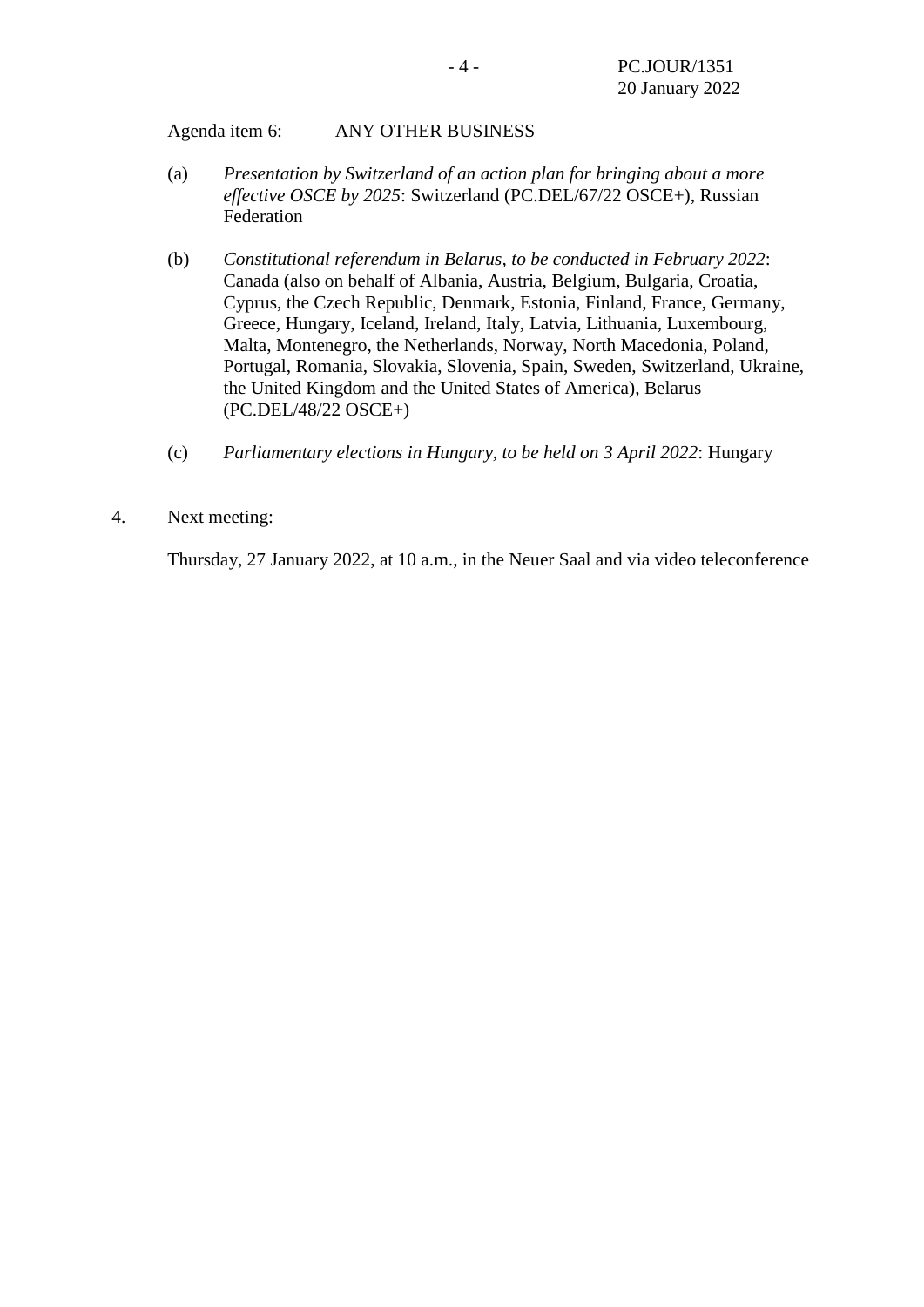

**Organization for Security and Co-operation in Europe** 20 January 2022 **Permanent Council** Annex 1

PC.JOUR/1351

Original: ENGLISH

**1351st Plenary Meeting** PC Journal No. 1351, Agenda item 3(a)

# **STATEMENT BY THE DELEGATION OF NORWAY**

Mr. Chairperson,

Norway is aligned with the European Union statement, but I would like to underline a few points.

Norway consistently supports Ukraine's sovereignty and territorial integrity within its internationally recognized borders.

Norway is deeply concerned by the ongoing Russian military build-up in and on the borders of Ukraine. We call on Russia to act responsibly by pulling back its forces and thereby to reduce tensions.

We support the continuation of talks to address security concerns. In this regard we appreciate the Polish Chairmanship's proposal to find an appropriate format for OSCE engagement and enhanced dialogue.

Mr. Chairperson,

The OSCE Special Monitoring Mission to Ukraine (SMM) is important for monitoring respect for the ceasefire and assisting the civilian population in conflict-affected areas.

We regret the restrictions on the SMM's freedom of movement in areas not controlled by the Ukrainian Government.

All parties must ensure that the SMM has access to all parts of Ukraine in accordance with its mandate, and refrain from targeting unmanned aerial vehicles, cameras and other equipment.

#### Mr. Chairperson,

In conclusion, let me reiterate in this forum that Norway supports a European security order based on international law and national sovereignty.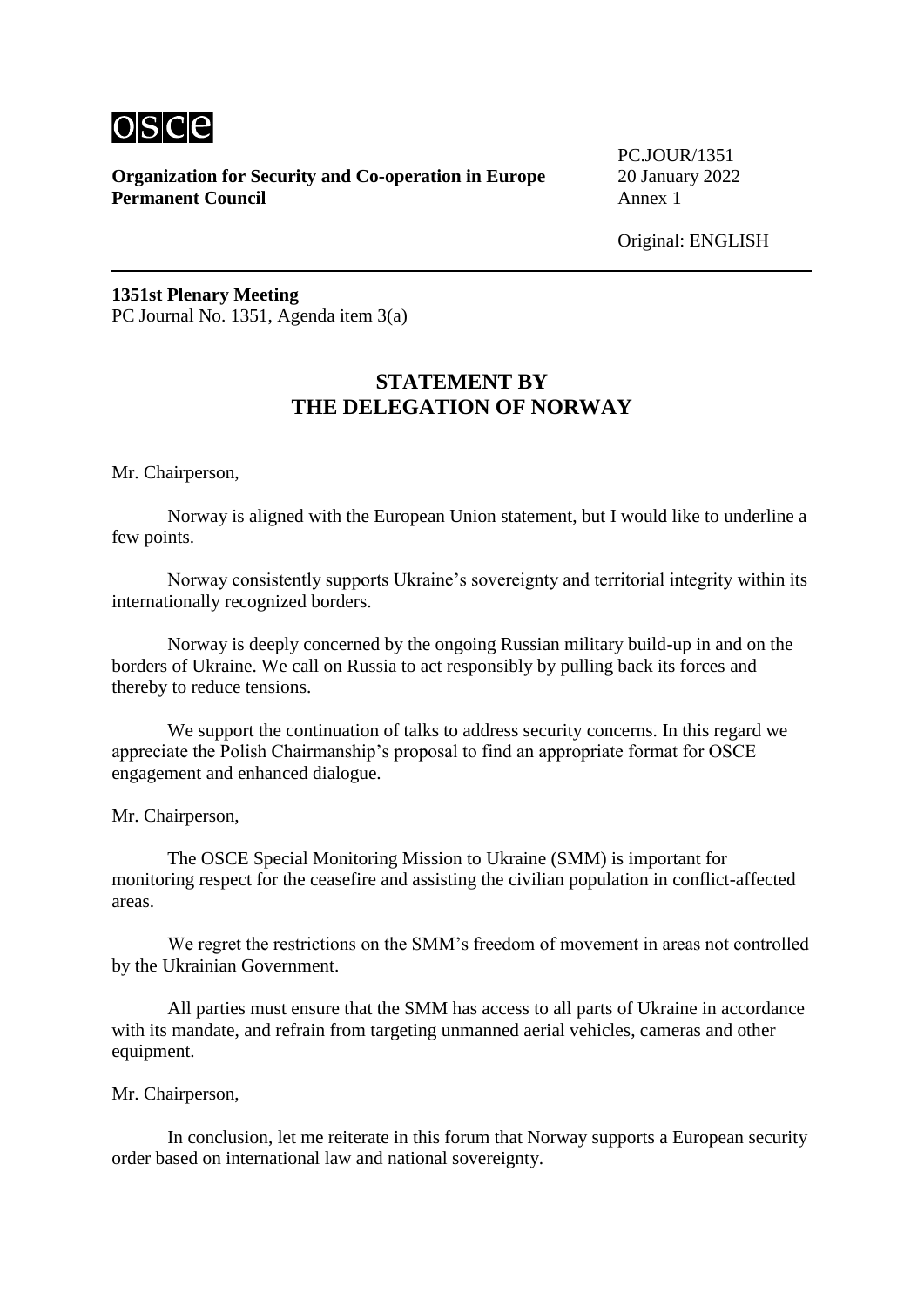

**Organization for Security and Co-operation in Europe** 20 January 2022 **Permanent Council** Annex 2

PC.JOUR/1351

Original: ENGLISH

**1351st Plenary Meeting** PC Journal No. 1351, Agenda item 3(b)

# **STATEMENT BY THE DELEGATION OF CANADA**

Thank you, Mr. Chairperson.

I would like to exercise my right of reply under the previous current issue, under paragraph IV.1(C)7 of the Rules of Procedure. It came to my attention after the closure of the previous current issue that Russia had mentioned my country in the written statement that it circulated during that current issue discussion.

The written Russian statement mentioned the deployment of a Canadian military contingent to Ukraine, and I would like to provide further information in this regard.

Since fall of 2020, Canadian Special Operations Forces Command (CANSOFCOM) has supported the security forces of Ukraine on a periodic basis under "Operation UNIFIER", which, as I've shared in this forum before, is a small training mission comprised of a total of 200 military personnel.

The small number of CANSOFCOM personnel that the written Russian statement referred to were deployed in a strictly advisory capacity to support our embassy's operations and embassy contingency planning.

The Canadian armed forces regularly support Global Affairs Canada, and our embassies abroad, in the development of prudent contingency planning.

Mr. Chairperson,

I would like to offer the observation that the practice of circulating a written statement during the Permanent Council, and then delivering a different statement without any reference to the content of the written statement, as the Russian Federation has done for the past two weeks, hampers our ability to engage properly in dialogue.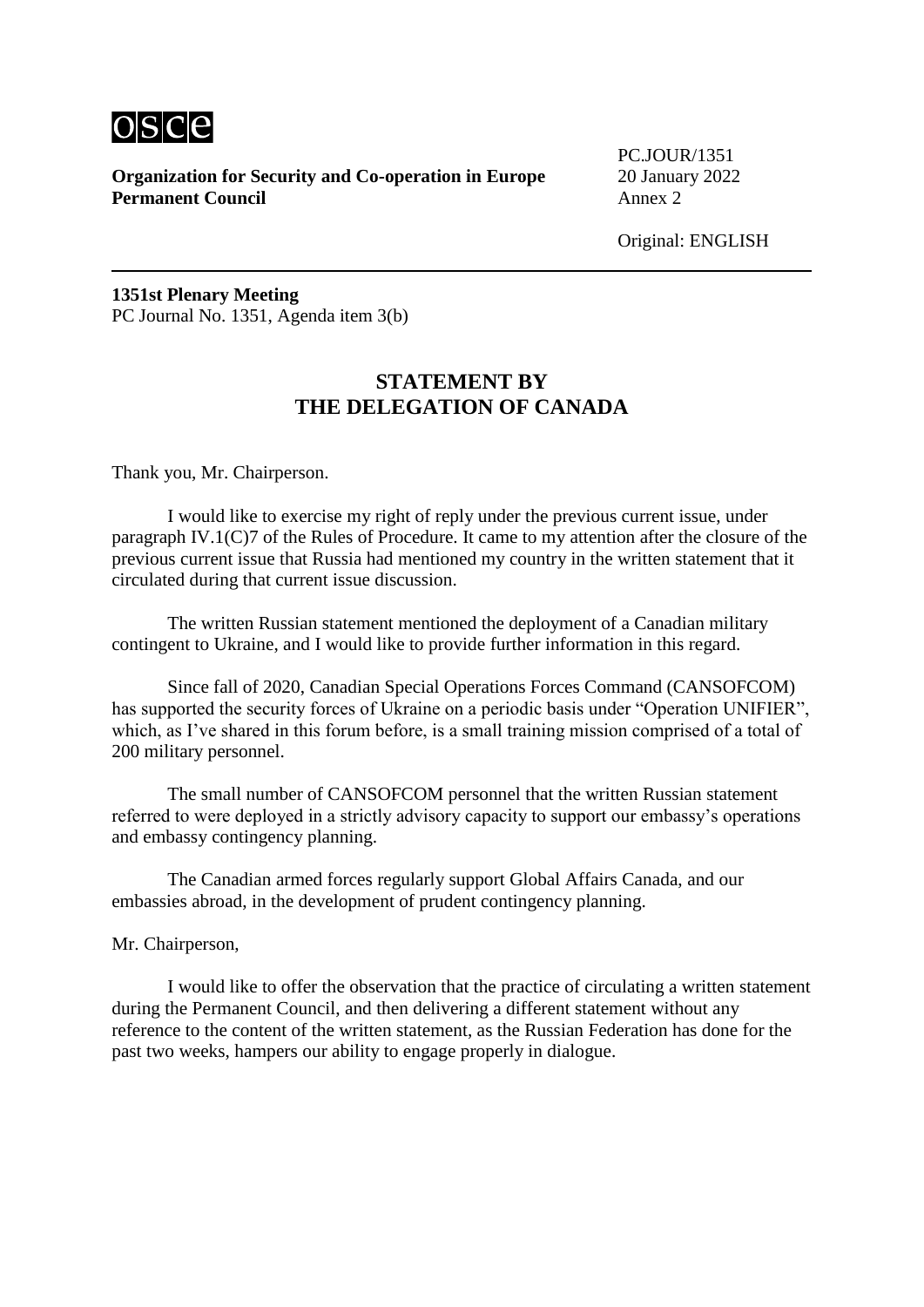- 2 - PC.JOUR/1351 20 January 2022 Annex 2

As per the longstanding "gentleperson's agreement" at the OSCE, sharing statements in advance with those participating States who are mentioned is an important way to support our constructive dialogue. This is even more important if the written statement is not read orally in the Permanent Council for us to listen to it and respond. I would ask our esteemed Russian colleague to kindly take measures to support our dialogue in this way.

Thank you.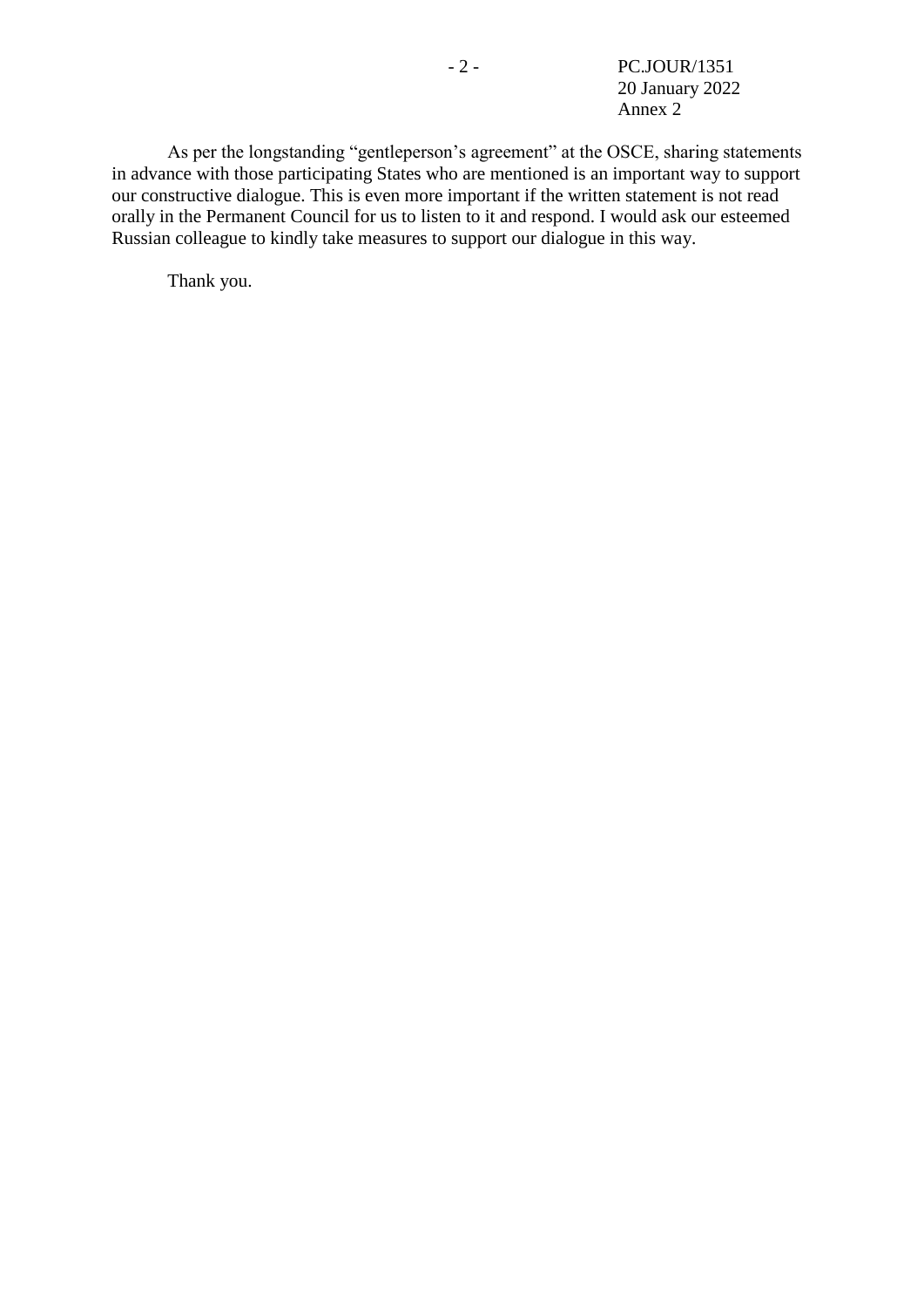

**Organization for Security and Co-operation in Europe** 20 January 2022 **Permanent Council** Annex 3

PC.JOUR/1351

Original: ENGLISH

**1351st Plenary Meeting** PC Journal No. 1351, Agenda item 3(e)

# **STATEMENT BY THE DELEGATION OF SERBIA**

Mr. Chairperson,

Last Sunday, 16 January, the citizens of Serbia voted in a referendum on amending the Constitution in the area of the judiciary. According to the Republican Electoral Commission's preliminary results, 62 per cent of the votes were in favour.

The constitutional changes, as a prerequisite for ensuring judicial independence and for reforms within the framework of the European Union integration process, are related to the selection of judges and prosecutors. The amendments will exclude political interference in this process, as they envisage that judges will be elected by the High Judicial Council and prosecutors by the High Council of Prosecutors.

The Venice Commission gave a positive opinion on the proposed constitutional amendments and stated that they were in line with European standards. In a joint statement on 14 January, France, Germany, Italy, the United Kingdom, the United States of America and the European Union welcomed the referendum (I quote) "as a key step to strengthen the independence of the judiciary and to enhance the transparency and effectiveness of the country's rule of law institutions," and expressed their belief (I quote), "that these reforms are a step forward toward Serbia's alignment with European standards and will support Serbia's EU accession process."

European Commissioner Oliver Varhelyi also commented on the approval given to the amendments (I quote): "In today's referendum voters supported the change of the Constitution to reinforce judicial independence. I welcome this important step and commitment to the EU path."

#### Mr. Chairperson,

Despite the importance of the issue and the large measure of international support, the referendum was not held in Kosovo and Metohija.

Allow me to recall that United Nations Security Council resolution 1244 (1999) entrusted the international civilian presence in Kosovo and Metohija with responsibility for, I quote point 11(c), "organizing and overseeing the development of provisional institutions for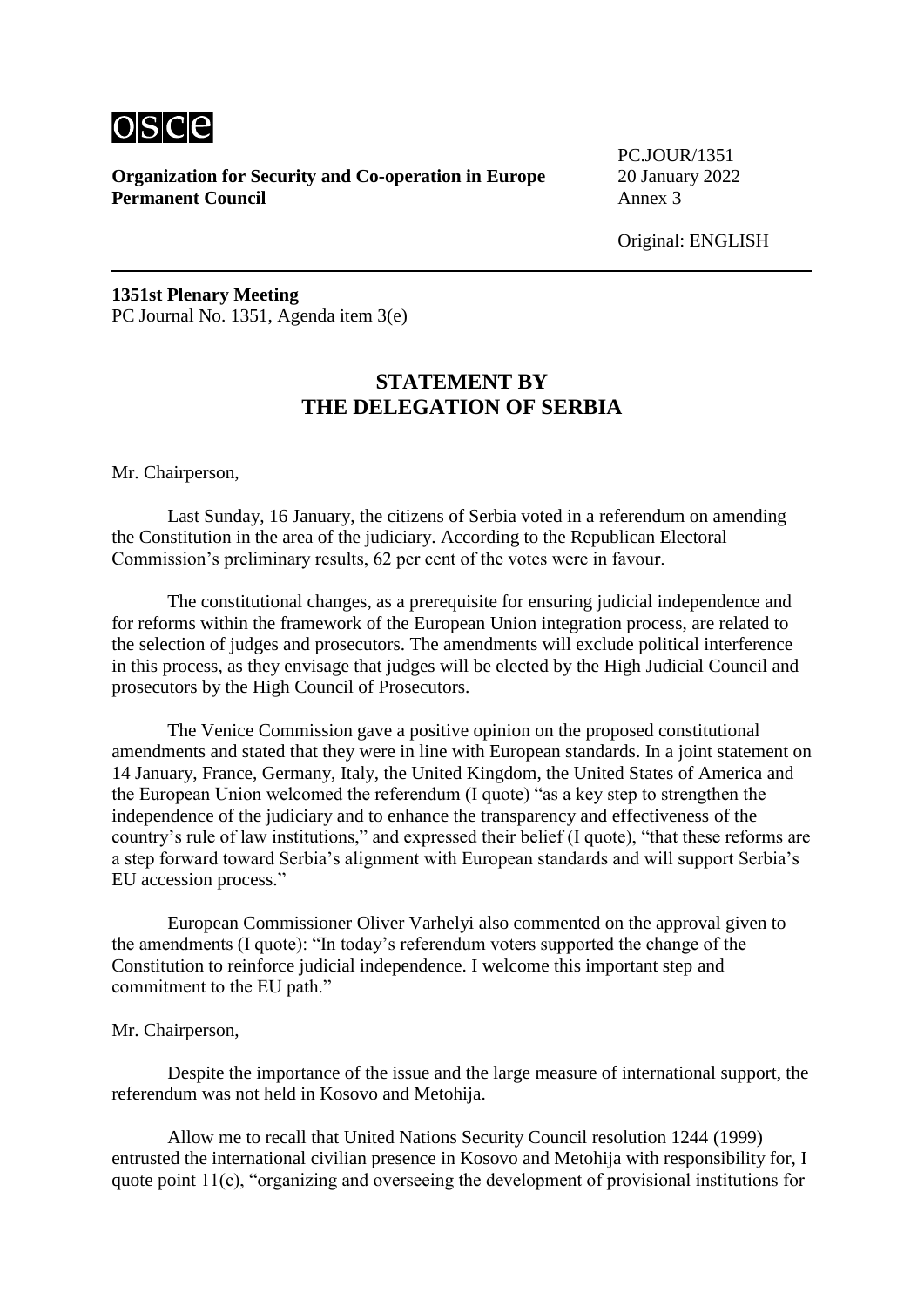democratic and autonomous self‑government pending a political settlement, including the holding of elections".

OSCE Permanent Council Decision No. 305 of 1 July 1999 established that the OSCE Mission in Kosovo and Metohija (OMiK) would have a leading role in the field of institutional and democratic development and human rights. The decision defines OMiK's scope of work precisely and states that the Mission will concentrate its work in, as point 3 among other areas, the "organization and supervision of elections".

#### Mr. Chairperson,

On 14 January, the Kosovo police detained, without plausible explanation, the Regional Co-ordinator of the Electoral Commission Mr. Marko Janković and five other individuals at the administrative (crossing) point Merdare. After several hours of interrogation, Mr. Janković was forced to sign a document in Albanian, without Serbian translation, before being released. Two trucks with referendum material were confiscated by the police.

On 15 January, in an extraordinary Saturday session held at the urgent request of Mr. Kurti, the local assembly passed a resolution banning a constitutional referendum from taking place in Kosovo and Metohija. The resolution was adopted without representatives of the Kosovo Serbs.

Citizens from Kosovo and Metohija were therefore deprived of their right to vote in the referendum. Ignoring calls from the High Representative of the European Union for Foreign Affairs and Security Policy, Mr. Josep Borrell, and the Quint countries (France, Germany, Italy, the United Kingdom and the United States of America), Priština decided not to allow the OSCE Mission in Kosovo to collect ballots. This contravened the established practice in all previous voting over a decade, the latest instance being in 2020. Unable to exercise their rights at home, a number of Kosovo Serbs cast their ballots in four municipalities in central Serbia – Kuršumlija, Raška, Novi Pazar and Vranje. However, not all Kosovo Serbs were able to do so at such short notice.

#### Mr. Chairperson,

Allow me return to the joint statement of France, Germany, Italy, the United Kingdom, the United States of America and the European Union (I quote): "We note with regret that the Kosovo government has not allowed the OSCE to collect ballots of eligible voters living in Kosovo for the upcoming referendum in accordance with past practice. We call on the Kosovo government to allow Serbs in Kosovo to exercise their right to vote in elections and electoral processes in accordance with this established practice." In the words of EU High Representative Josep Borrell, "people should be able to exercise their right to vote."

However, experience teaches us that appeals and regrets are insufficient. Serbia strongly calls upon all those in the international community interested in and committed to security and stability in the region to react resolutely to Priština's provocative course. Appropriate targeted measures are more than overdue against stakeholders in Priština who are exacerbating divisions, deepening mistrust between communities and eroding stability.